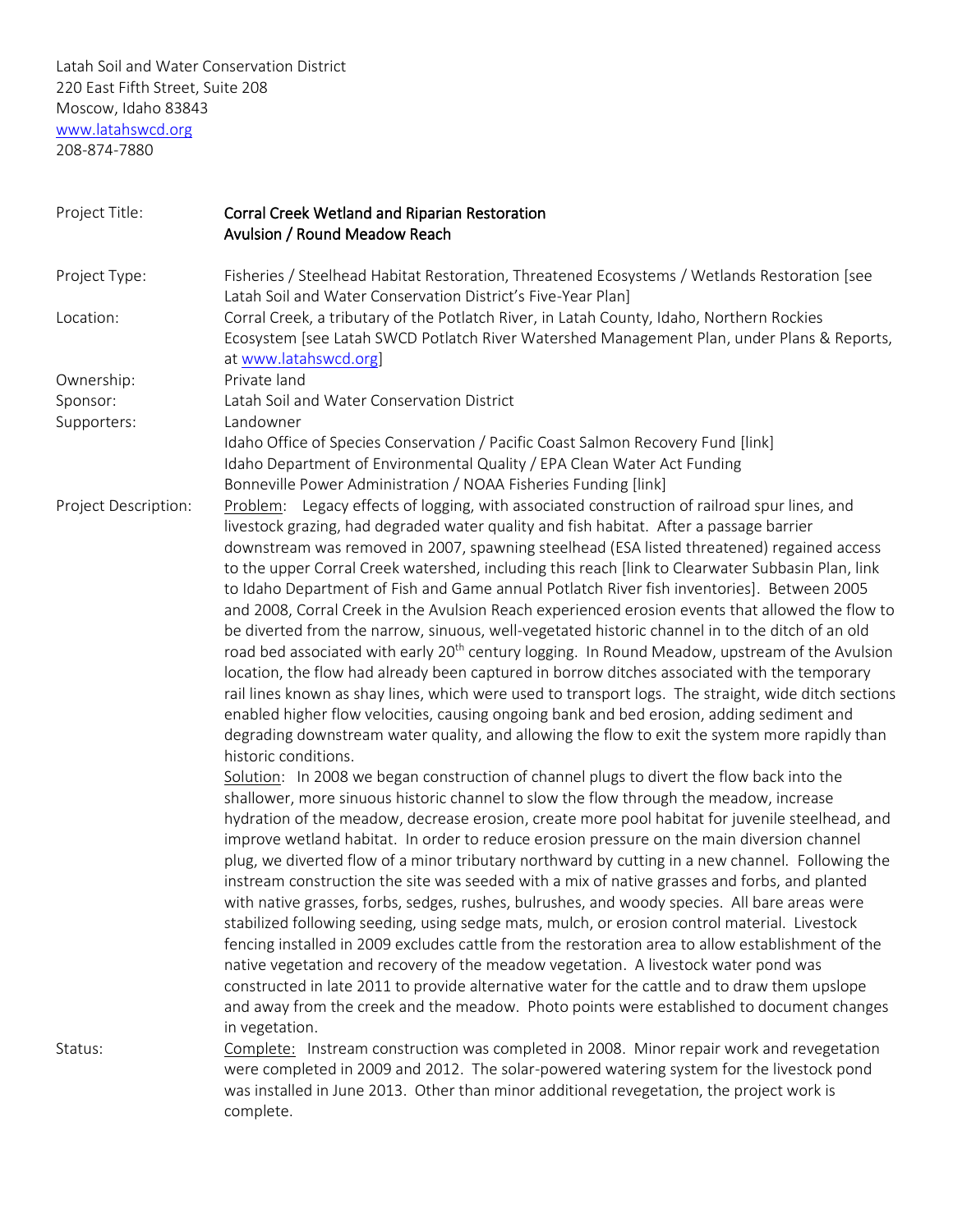

Avulsion Reach: Avulsed channel (ditch) repaired by diverting flow back into historic channel and converting ditch to wetland cells in order to reduce erosion and improve meadow hydrology by prolonging infiltration. Added roughness features and revegetated.